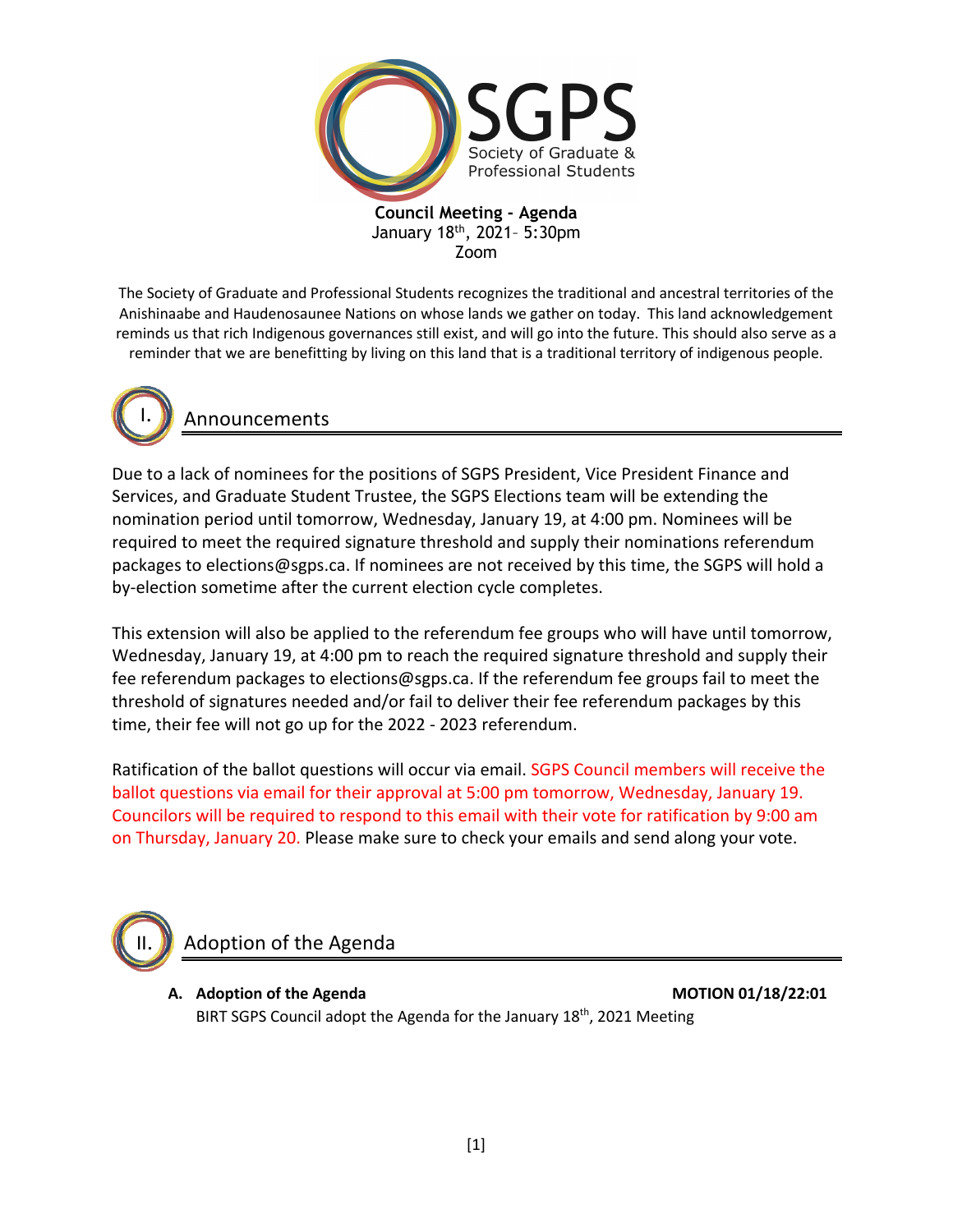



## Minutes

## A. Approval of the Meeting Minutes **MOTION 01/18/22:02** BIRT the SGPS adopt the minutes from the December 14<sup>th</sup>, 2021 Council Meeting



# Executive & Speaker Reports

## **A. Executive Reports**

- a. President Rohit Shukla (report attached)
- b. VP Graduate Brittany McBeath (oral report)
- c. VP Professional Jennifer Li (oral report)
- d. VP Finance and Services Courtney Bannerman (report attached)
- e. VP Community Anthony Lomax (no report)

## **B. Speaker Report**

a. Speaker – Devin Fowlie (no report)

**C. Approval MOTION 01/18/22:04**

BIRT SGPS Council approve the Executive and Speaker Reports.



# Senator, Trustee, Commissioner, Committee & Other Reports

- **A. Senator Report** Graduate Student Senator Emils Matiss (no report)
- **B. Trustee Report** Graduate Student Trustee Ali Saghari (no report)
- **C. Commissioner Reports**
	- a. Athletics & Wellness Commissioner Kassandra Coyle (oral report)
	- b. Equity & Diversity Commissioner Monica Garvie (report attached)
	- c. Indigenous Graduate Liason Duncan Stewart (no report)
	- d. Social Commissioner Emilia Ganslandt (no report)
	- e. International Students' Affairs Commissioner Sabrina Masud (no report)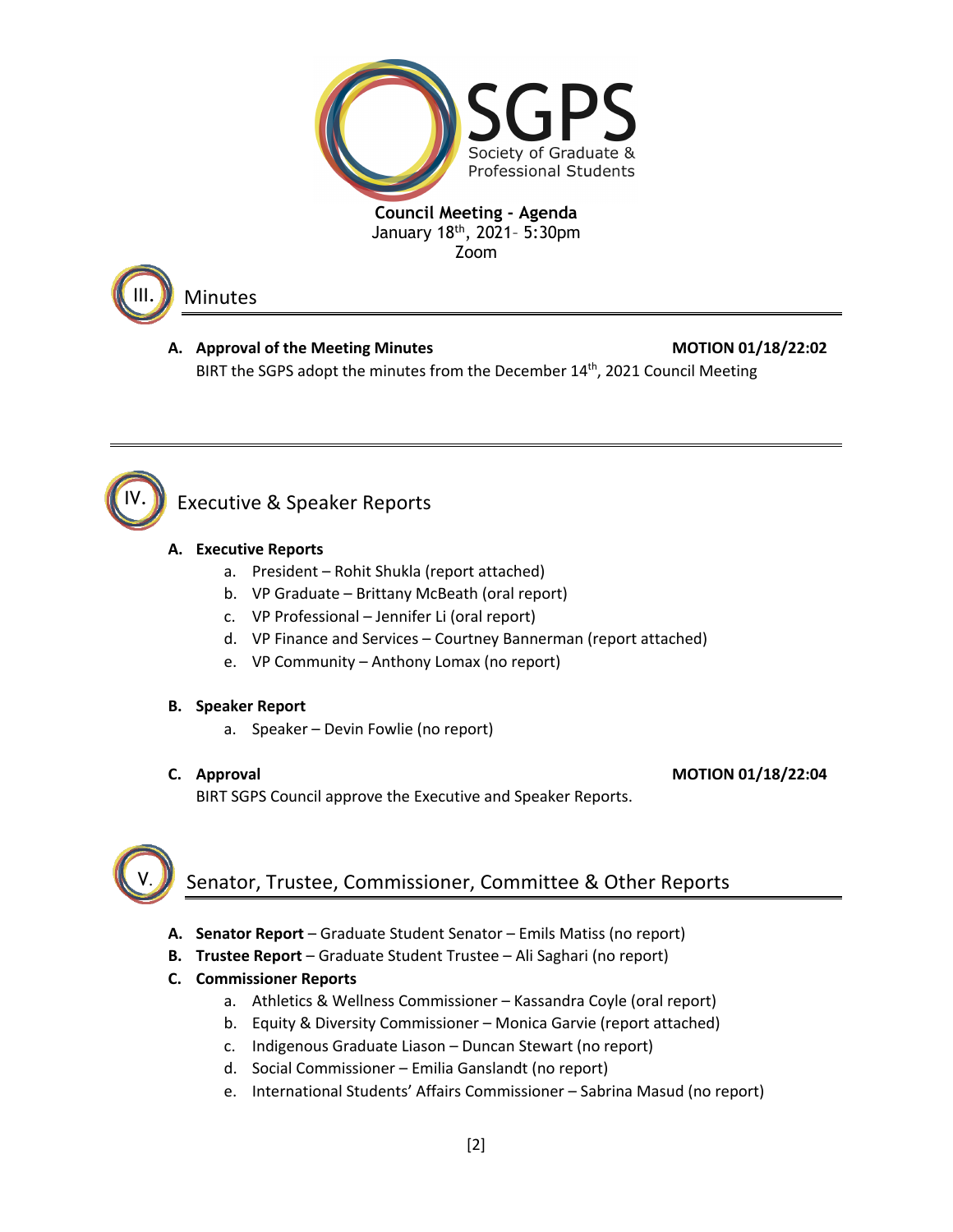

- **D. Committee Reports**
- **E. Department Reports**
- **F. Other Reports**
	- a. University Rector Position Vacant (no report)
- G. **Approval MOTION 01/18/22:05 BIRT SGPS Council approve the Senator, Trustee, Commissioner, Committee & Other Reports.**



VII.

# Question Period and Departmental Issues





## Main Motions & Discussion

**A. Graduate Peer Support Centre Fund MOTION 12/14/21:06 BIRT The Graduate Peer Support Centre be closed and permanently discontinued. The \$3.00 paid by students in September 2021 will be refunded to their Solus accounts and no further money will be collected under the GPSC fee, whereas the SGPS Executive is planning to have the responsibilities of the GPSC absorbed back into the Peer Academic Advisors (PAA) program.**



X.

## Other Business

# Notices of Motion & Announcements



## Adjournment